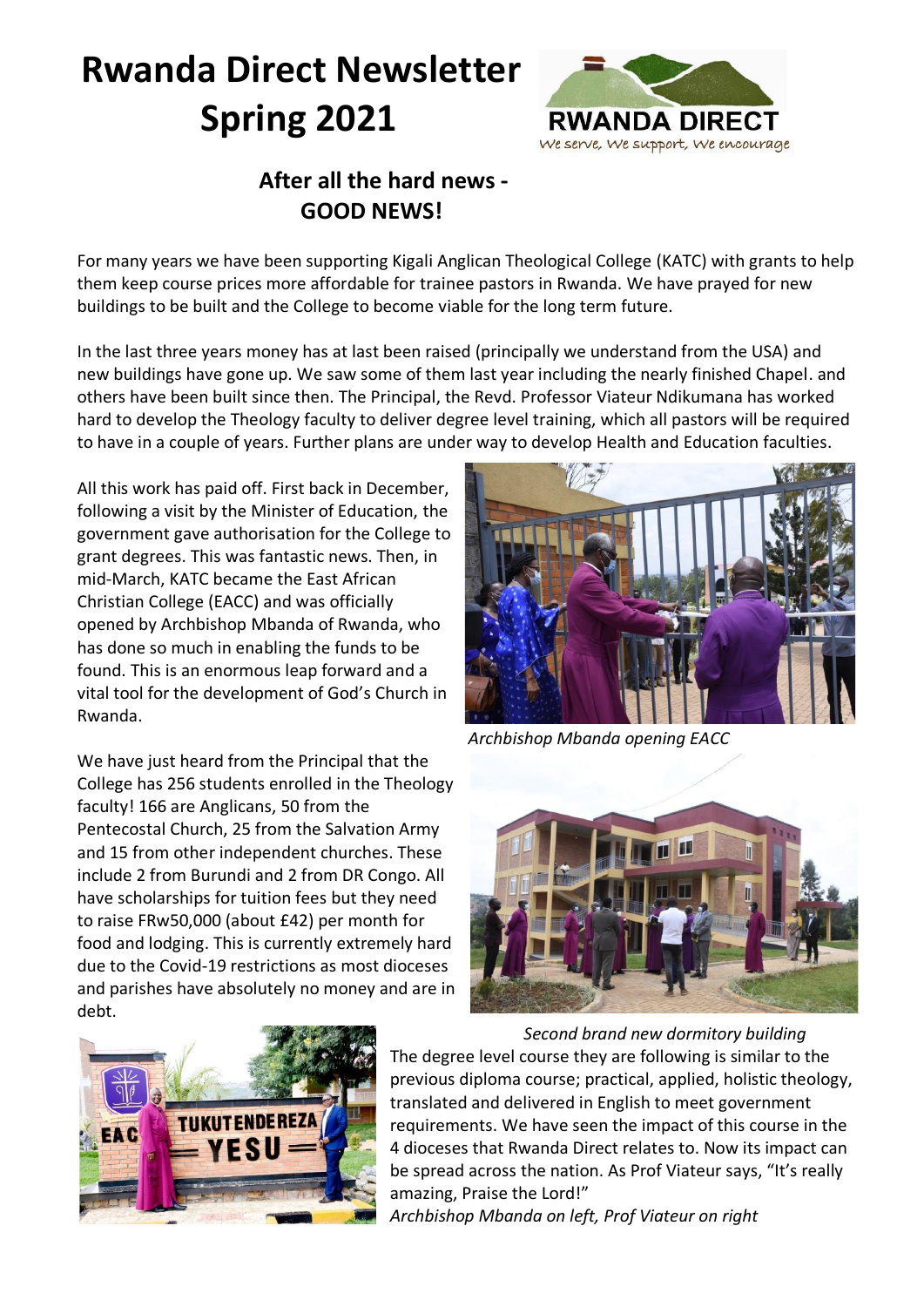## **Other news from Rwanda – challenging**

**Byumba** – we have heard from Robert Tayebwa, Bishop Emmanuel's Executive Secretary, who has shared this news- 'We are writing to you again requesting for more prayers because within two days of Saturday 17th and Sunday 18th/April 2021, there was heavy rains with strong wind, lightning and thunder that destroyed people's houses, took away their roofs, washed away many gardens and destroyed some of the churches which we think may affect people's standards just as the previous April/May



2020 heavy rains.' *Roofless church after heavy winds, hail and rain*

He also wrote – 'The Diocese has been in hard times since the year began as it was in total bankruptcy however its time to give you a report and some testimonies on the funds you sent to be used by the Diocese. It really helped us a lot where some of the employees were given a small portion each so that it could sustain us to the following months.

On funds intended for Hannah Ministry, they (the volunteer leaders) were very much happy for the support because it came in the perfect time where children were almost approaching their holidays which they are in as of today, and commemoration of the Genocide against the Tutsi, a period that usually is always hard for them to feed the children and provide other flour for their home porridge. Out of the money, by the time I personally visited them, they had bought 20 sacks of Maize flour 25kgs each and 10 sacks of rice each with 25kgs to support the diet of the children.



**Kigeme** – Recently Bishop Assiel wrote:-

Greetings in the name of our Lord Jesus Christ. Peace be with you!

Thank you so much for this message. We praise God so much for his protection during this difficult time of this global pandemic. But we still being grateful to you and your team because you have continued to stand on our side with prayers and different support. The Diocese still is working and facing these challenges brought by the Covid -19.

Up to now 53/334 churches of Kigeme Diocese have resumed the Sunday services which means 16% of all churches. You can imagine how we are struggling to pay Pastors and Diocesan staff and food supplies is so difficult because we do not have enough money to provide it. But we continue to encourage pastors and people to grow different crops.

Up to now we are not able to conduct the catechist training because of Covid -19 restrictions but if the situation happens to change to good, we will do it because it is very necessary. The money still safe in the diocesan account and we let you know when. (We sent £7000 to enable this. Ed)

May God continue to lead you, guide you and strengthen you in Rwanda Direct charity.

Bishop Assiel'